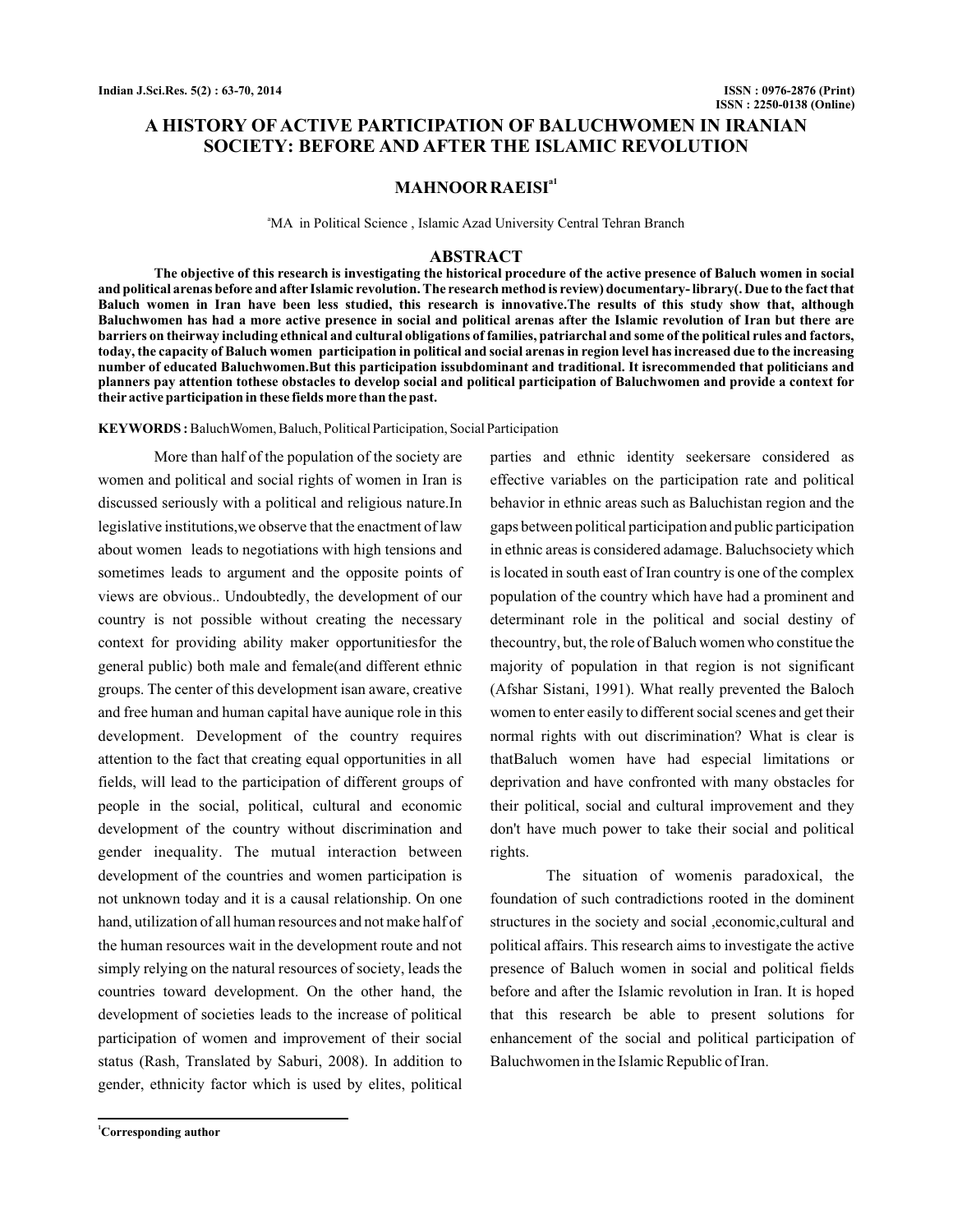### **The Research Questions**

Before the Islamic Revolution, how had been the condition of political and social participation ofBaluch women in Iran?

After the Islamic Revolution, how has been the condition of political and social participation of Baluch women in Iran?

Which factors are affective on the social-political participation of Baluchwomen in Iran?

#### **The Concept of Social and Political Participation**

Multiplicity and extent of local and nongovernmental organizations in a society indicates the existence of social participation in that society, so that thecivil society is defined based on the development and expansion ofsocial participations and civic organizations )Daneshmandi, 1997(. So, the social participation can be considered as an organized process which is conducted by the members of society, consciously, voluntarily and with a specific purpose.Based on the features of Iran society,it seems that the most important and powerful institution in the formation of social participation can be religion. Because, in Islam, religious teachings emphasize on behaviors which provides the formation context of social participations.Social participation is a factor which enhances solidarity in social networks and the rate of people's social participation shows the development level of the society.

(Ghavam, 1994). Also, the political participation can be defined as the increase of demands for contributing in power and political decisions by people. The purpose of participation is activating groups and individuals who were indifferent

Huntington and Nelson said in the first critique of the development liberal theorieswhich considers the political participation as the certain product of economic and social development "the economic and social development does not lead necessarily to political expansion and development, and only in very long periods ) based on the experience of western developed countries( an acceptable relationship between higher levels of social and economic development and higher levels of political participation can be observed, but in general,factors such as immigration, external wars, religious and ideological

interests act completely independent of economic development, and enhance the collective awareness, involve in the organizations and intensifies the government activities which is likely to increasethe political participation (Rezaee, 1996). In conclusion it can be said that political participation is the organized efforts of citizens to choose their leaders and involve effectively in social and political affairs and also influence the formation of government policies and conduce them (Agha Bakhshi and Afshari Rad, 1995).

## **Baluch Race**

The ancient background of this race and its establishment time in this natural and deprived geographicalregion, and what impelled Baluch people to live in this arid triangle, is not clear. The main home of Baluch people is Baluchistan, which is called "Makran" in old historical books. This name changed to "Baluchistan" in NaderShah era. Baluch people live in Pakistan, Iran and Afghanistan and speak Baluchi language which is one of the Iranian languages. Baluchis one of the most civilized tribes which lives in Iran plateau which had migrated in three era along with its culture, customs, manners, morals and humanity from the North West and had selected Baluchistan tobe settled. Baluch tribe is organized in the form of tens of large and small tribes. Baluchrace have 150 small and large tribes. Although, in different historical eras, the central government tried to control its tribes and commanders, but in the times that the central government was weak,Baluchcommanders started to expand their territory (Zarghami and Ansarizadeh, 2012).

The existence ofsemi-feudal structure in the south of Baluchistan and commander structure in the north ofBaluchistan,had been effective on the type of sociopolitical relations and economic relations with other tribes which settled in this area, and with the other neighboring tribes.It means that the militancy spirit in the north tribes and tribes in the border of Iran- Baluchistan is more than the south tribes; because the south tribes depended on agriculture and the north tribes depended on the movements caused by Shepherdingand animal husbandry. The commander and tribal structure had changed basically by the emergence of the modern government.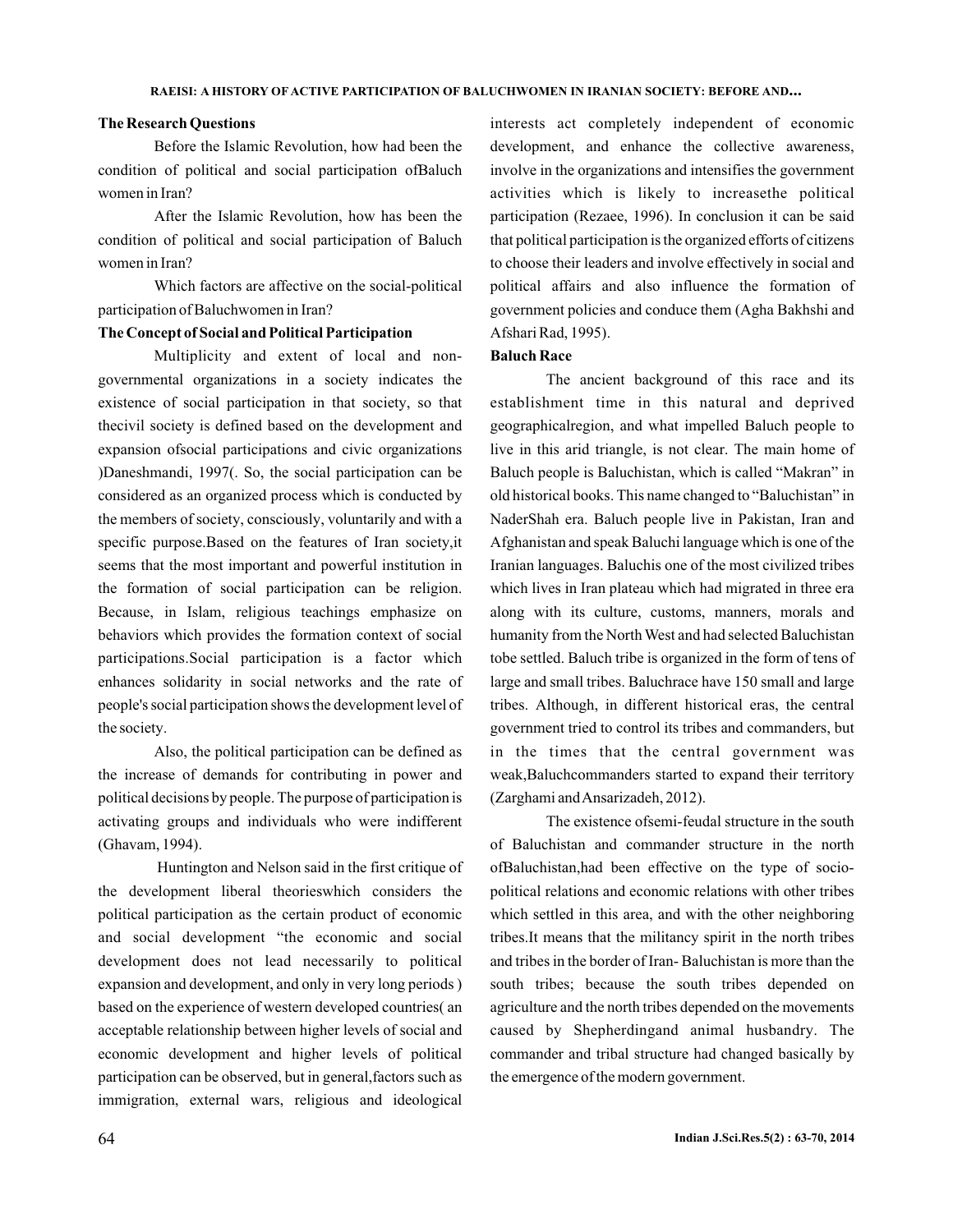#### **RAEISI: A HISTORY OF ACTIVE PARTICIPATION OF BALUCHWOMEN IN IRANIAN SOCIETY: BEFORE AND...**

(PishgahiFard and OmidiAvaj, 2009). Commander system in Baluchistan and the tribal constitution was changed with the emergence of the modern state. In Pahlavi era, this structure was broken more )AssarianNezhad, 2004(. When the Islamic Republic of Iran won, the traditional commander structure was weakened, but restarted its activity innew templates such as Molaviha

### **Baluchorigin**

There is no consensus about the origin of Baluch tribe. The main argument in this field is based on two theories, Iranian origin )Aryan( andArab origin. The second theory believes that the origin of Baluch ethnic is the descendants ofHamze)the uncle of the prophet(. But, the first theory states thatBaluchethnic has an Iranian origin and considers that the second theory doesn't have any historical documentation. The majority of writers and sociologists agree that the race of Baluch ethnic is Aryan. Due to the geographical location of the region, Baluchethnic has kept its race very well. National Commission of UNESCO said aboutBaluch, ethnic "without doubt,Baluchethnic separated fromAryans tribes and had passed the north regions and had come to the south regions and similarity of Baluch language with ancient language confirms this issue".

not Semitic, If we leave Baluchi language as they (the Arabs) want, how can we call ourselves Baluch? We can't leave our language and identity " (Ahmadi, 2010). AtaullahMingel , one of the Baluch political leaders in Pakistan, said, "We are likeAryan Kurds, we are

## **Women and Elections in Sistan&Baluchistan Province**

After the Islamic Revolution, women's participation in decision-making process was developed in the province. This participation is conducted in two levels of public participation such as participation in the revolution, participation in the periodic elections and participation in groups and forums, participation in administrative affairs.In different periods ofthe Islamic parliament in Sistan & Baluchistan Province, the number of female candidates was very low, so that during the first four periods of the Islamic parliament, no women became candidate and just in the fifth and sixth periods of the Islamic parliament women had activity, although their activity was very pale but it can be a conjunction point for further civic and decision making participation of women in the future.

But in the ninth parliamentary elections, political participation of women became more obvious by the presence of a Baluch woman in Parliament. "HalimeAali" was a physician and the first woman from Sistan&Baluchistan in the legislative arena. She acheived one of 293 green chairs of the parliament by 70000 votes of 115428 votes of Zabul, Zahakand Hirmandpeople in the second phase of the ninth parliamentary election, while the prevailing atmosphere of this region was reluctant about the entrance of women to the managerial arena.

The route which reached from the ninth parliamentary elections in Sistan-Baluchistan toBaharestanhad been theresult of the first term of city and villagecouncil's elections in 1990. Before this female doctor, the first glimmer of hope for women's participation in managerial and decision-making levels in deprivedprovince of Sistan&Baluchistan was kindled in seventh and eighth government by the entrance of women like "ZeinabKhosravi" to Iranshahr council and also her election as thepresident of Iranshahr council.

village and city councils (Karim Koshte et al., 2004). What is important is that since 1997, the political participation of women in Sistan & Baluchistan province has increased,which the maximum participation was in the elections of city and village councils, which 296 women became candidate and finally 33 women were elected in the

Over time, the political participation of women in society has shown a growing procedure and in the third period of councils' elections, seven thousand and fifty three women enrolled as candidate and in 2006, twelve thousands and eighty seven candidates of Islamic council of city and village were women.Sistan& Baluchistan province has a growing procedure in this field and in 2013, 587 women became candidate for Islamic council of city and village in Sistan& Baluchistan province and the significant participation of women made Sistan& Baluchistan province the sixth province in the country in terms of the highest women participation. The below table shows the number of participants in the election of Islamic council of city and village in Sistan& Baluchistan province in 2014.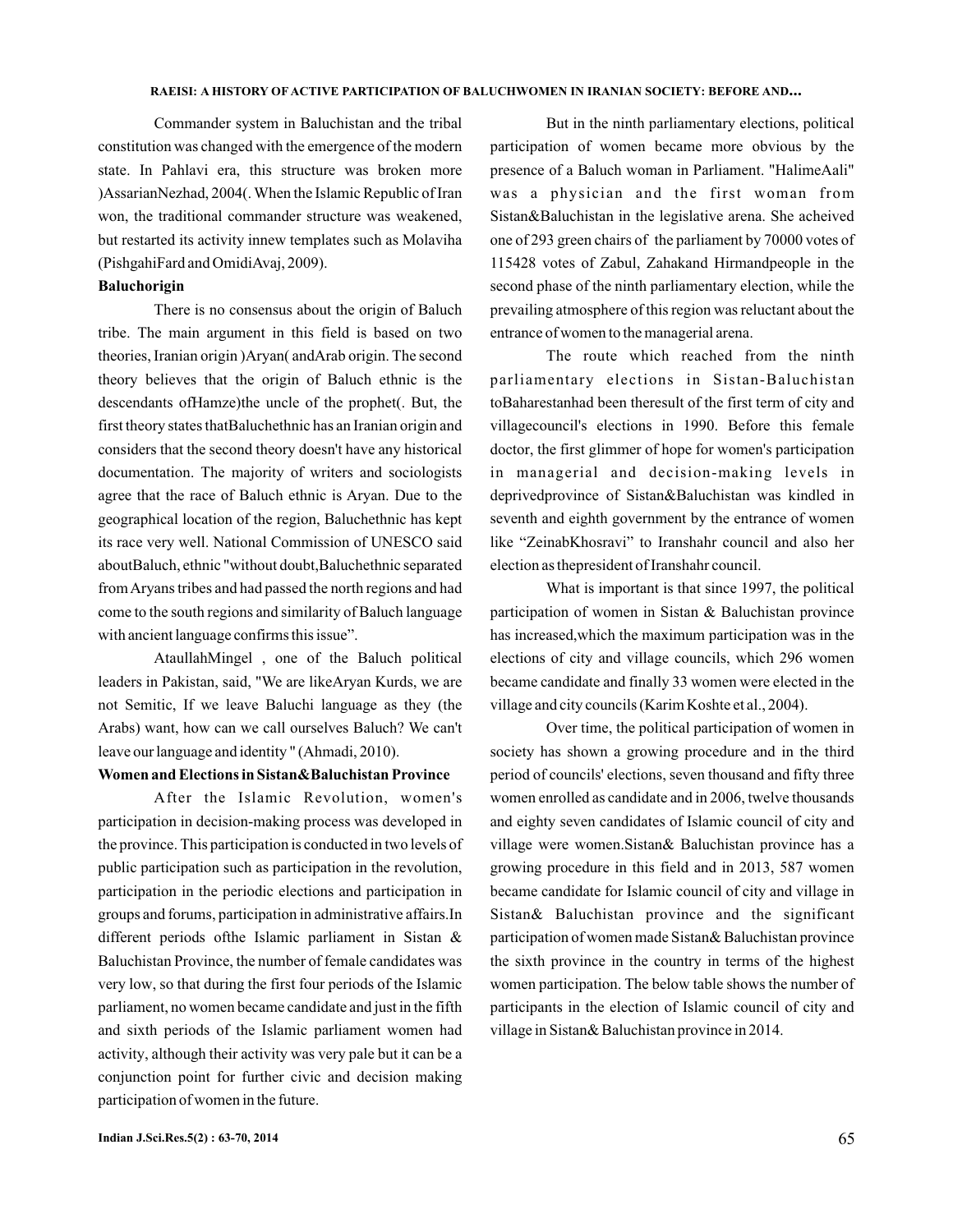| Province               | TT1.<br>participants<br>The number of | TU.<br>The number of men | The number of women |
|------------------------|---------------------------------------|--------------------------|---------------------|
| Sistan and Baluchistan | 15200                                 | 14663                    | 20/                 |

Although Baluch people didn't have a significant and determinant role in struggling against Pahlavi regime due to their extreme deprivation in cultural and political fields, when the Islamic revolution of Iranian people became serious, Baluch people joined the revolution and moved along with the revolution processes until the revolution obtained victory and became stabilized and established; in holy defense era, they fought with the dictatorship regime of Iraq and dedicated hundreds of martyr and wounded soldiersto the Islamic Revolution to defend Iran borders, and in this way, they strengthend and deepened their relation and linkage with the Islamic Revolution and its excellentgoals.

# **The Conducted Studies on the Women's Role in Sistan**  $\&$  Baluchistan Province

Taleb et al., 2004 has noted that differences in education level in the two ethnic groups (Baluch and non-Baluch) lead to the formation of two different points of views about women's role. Increase of education provides the context for accepting the change of women's role.So, those people who have more education,agree more with women's activity out of home and having a social role outside the family's frame. The dominant and central norm, which states that women are housekeepers and men have occupations and in sociological terms, gender segregation in private / public sector has been broken.Because non-Baluch people have higher educational levels, they agree more with the change of women's role, but Baluch people emphasize on the traditional aspects of women's identity and there is a significant difference between Baluch and non Baluch people about this issuein Sistan & Baluchistan province.Baluch and non-Baluch ethnic groups in Sistan&Baluchistan province have significant difference in educational levels, which it is intensified in higher educational levels. As education level increases, this inequality is intensified, which it can be due to the existence of obstacles )individual or collective(against education growth. In other words, the limitation of Baluchpeople accessto higher levels of education is more.Educational gap between men and women in Baloch and non-Baloch tribe in

Sistan& Baluchistan provinceis different. Rate of illiteracy among Baluchwomen is about twice of Baluchmen.While the rate of illiteracy among non- Baluch does not have significant difference with non Baluch men. Inequalities between Baluch men and women is intensified in higher educational levels, so that the ratio of Baluch women who have university degree to Baluch men who have university degree is 1/5. It means that Baluch women confront with more limitations for educational growth and access to higher educational levels. The interesting issue is that the ratio of educated persons is inversedin non -Baluch women and men, meaning that the educational gap between non - Baluchmen and women decreases at higher educational levels.

This means that Baluch women are the most deprived group in terms of access to education (Taleb et al, 2004). The obtained results from measurement of Iranianvalues and attitudes in 2000 shows that social acceptance of women's changing roles in Zahedan were lower. Based on these results, from the total respondents whom live in the province centers, 67 percent agreed with women's employment, while this value was 40 percent in Zahedan (Taleb et al., 2004).

The obtained information from survey in four cities ofSistan& Baluchistan province in 2001 showed that 57 percent wereagree with women'semployment. These data suggest two points.First, there is a polarized attitude about women's employment,this means that there are little hesitant responses about this matterand just 4% of respondents had doubts about it.

On the other hand, although there is not any longitudinal information available about the attitude towards the role of women in Sistan& Baluchistan, by comparing the data of the whole country in 1974 and also the attitude's change, we can judge that a serious change has been made in the attitudes of the residents of Sistan& Baluchistan province. In other words, the new norms about women has opened a new place for itself in relations and if the social conditions continues, it is expected that the social acceptance rate of this norm be increased. As the family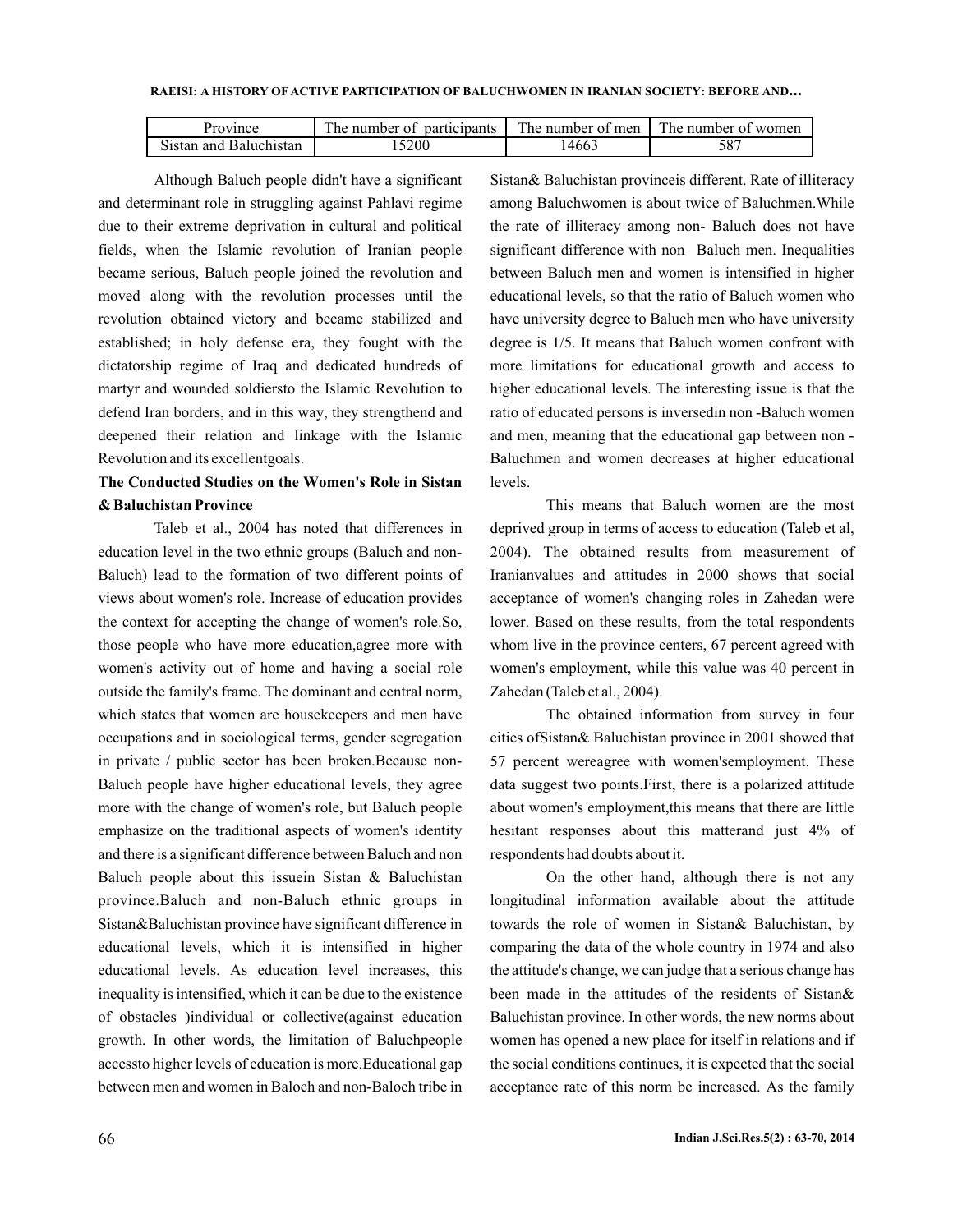dimension increases,the rate of agreement with women's employmentdecreases. This somehow reflects the condition of the family. Smaller families are practically the products of modern attitudes and it is usual that they express more agreement about modern and novel thoughts (Taleb et al, 2004).

Non-Baluch women agree with women's employment more than Baluch women. Similarly, non-Baluchmen have expressed more agreement with the idea of women's employment. The gap between women and men is equal in both ethnic and religious groups. The relationship between ethnicity and religion and women's employment is significant in both sexes and its intensity is approximately equal.Non-Baluchwomen have shown greater acceptance toward the change of their rolethan Baluch women. Multivariable model confirms this difference. As education level increases, the agreement ratio with women's employment increases in both groups, but the remaining difference must be due to factors other than education. Perhaps, part of Sunni women's attitude is originated from cultural or religious values of Sunni group. The influence of education shows that the different of Sunni attitude is to some extent due to the low education level in this group. Education inequality is observed between men and women. Illiteracyrate in women is more than men. The inequality between men and women increases in higher educational levels. Women constitute more than half of the illiterates in the province while women constitute only 5 percent of people with university degree in the province. Based on the conducted studies in the field of educational, cultural and employment differences of women in Sistan and Baluchistan province and some of the national researches, it is recognized that Sunni women are the most deprived group. This group has a lower contribution in educational system than Sunni men or Shia women, so that the rate of illiteracy in thisgroup is 2.5times greater than Shia women.As we move to higher educational levels, the intensity of inequalityincreases sharply in this group. One percent of Baluch women hasuniversity education, while the proportion of non- Baluchwomen is 10 percent.

The comparison of women in two religious group shows that the educational inequalities is more for women than men in both groups. This means that deprivationfrom

education or not having access to education among Sunni women is more than other groups and this means access of different religious groups to educational system is not the same and Sunni women are the most deprived of other groups (Taleb et al, 2004).

# **CONCLUSION**

Based on the studies, it seems than political participation of Baluchwomen has grown,but these participations are more related tovote, and in some cases to register for the elections. It is noteworthy that in 2013, women in Sistan& Baluchistanhad a more active presence in the elections of City and Village Council than previous periods. So that Sistan& Baluchistan province was introduced as the sixth province in women presence level as candidate in the elections of City and Village Council and this is a strength point that women in this provincehave come to believe that they can have more social and political activities. But always, women in this province has confronted with obstacles for presence and participation in social and political activities.

Sometimes they face with families disagreement which these disagreements appear more forstudy in higher levels of education and supplementary education. Although Baluch women hope to get a suitable job and be employed in the future by attending university classes and increasing their education level because education can increase their participation in the society, but they face the disagreement of their friends and family, and many of the traditional Baluchfamilies disagree with women's employment Taleb, ( et al., 2004). The point which is noted in this research is that, as the education level of family increases they agree more with the women employment and accept the change of women'srole in the society and prefer more social participation of women. Perhaps on this basis and according to the results of different researches,the lack of knowledge and awareness of Baluch families can be noted as an obstacle to social and political participation of Baluchwomen, which increasing their knowledge and awareness can reduce some of the obstacles. One point which is seen in Baluch society more than other tribes is thatBaluch people focus on traditional aspects of women's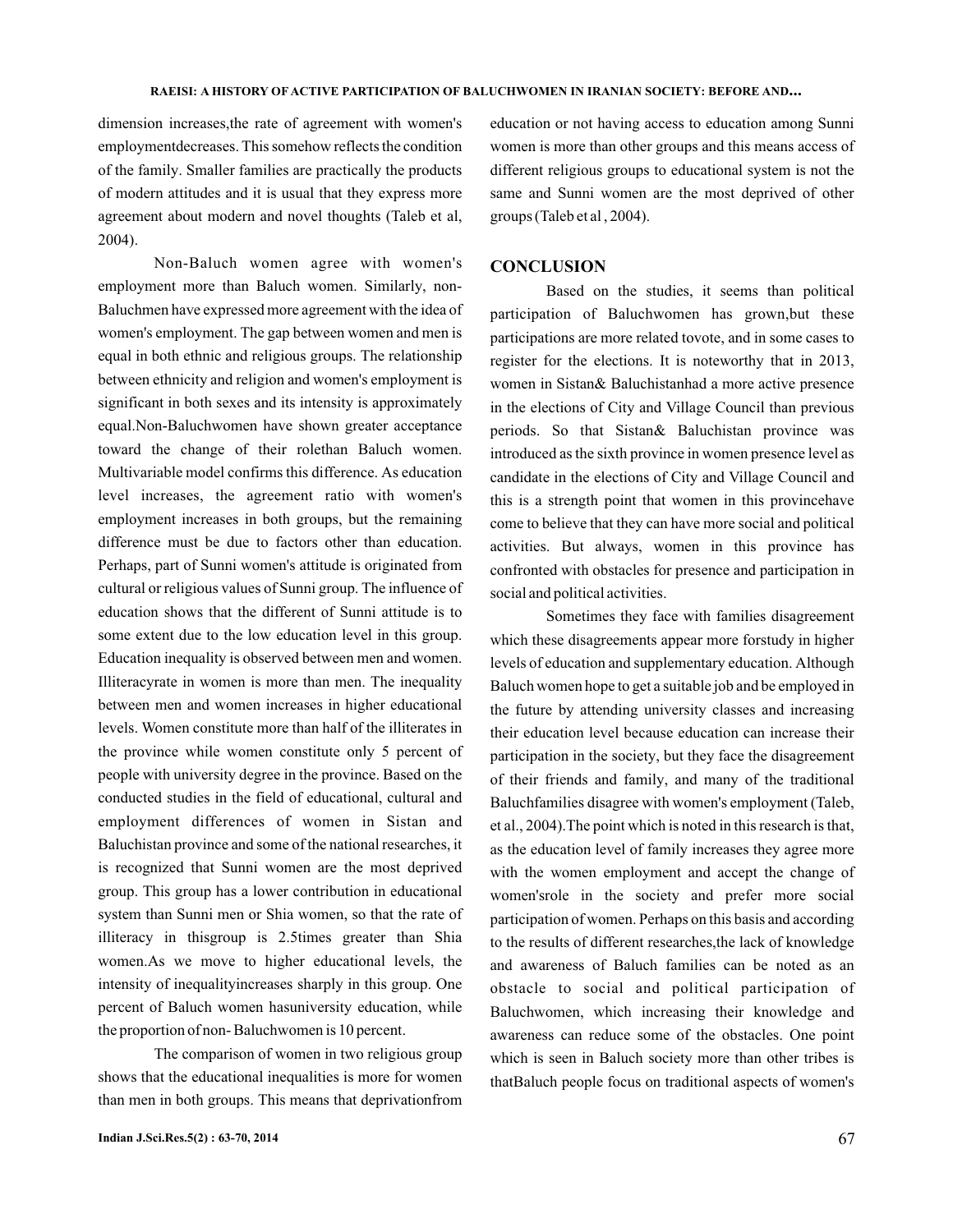identity. Baloch women still suffer structural inequalitiesin this society andhave less access to education than men.Baloch women have less university degree than Baluch men, and there are more limitations for them inBaloch society. And the social acceptance of the change of women's role in Sistan&Baluchistan, especially in Baluch tribe is low (Taleb et al., 2004), and it is noted as one of the challenges to women's social and political participation. Taleb et al., 2004 has pointed that the traditional attitude to the role of women in Zahedan city is more than this attitude level in the whole country,and there is still a traditional view about women's role in the society and women still confront with more obstacles and opponentsfor continuing their study at higher educational levels and employment than other women.Violence against Baluchwomen is one of the challenges which they face for political participation. Perhaps it could be said that the eradication of violence against women is a requirement for Baluchwomen's health and their social and political participation.

Violence against Baluchwomen means any violent action which isrelated to gender and can cause psychological- mentaldamage or suffering of Baluchwomen, and the ccontributingfactors include family, and public society and governments.Considering these points, approval of newrules and implementing preventive ways to struggle with violence against Baluchwomen has significance importance and requires national intention and publicefforts. In this case, several rules should be developed or revised in criminal matters to create perfect and professional standards. Rules related to violence should be focused on prevention of violence, while it should also emphasize on the rehabilitation of violence victims andmaking culture against violence can be very effective (Ketabi, 2008). Gender discrimination against Baluchwomen is another challenge which they confront forpolitical and social participation. To some extent,reduction of gender discrimination among Baluchtribe can increase their social and political participation. Based on the last report of the World Economic Forum about reduction of gender discrimination in developing countries, it is identified that the economy plays an important role in gender discrimination in

countries, and countries must also use all the facilities for gender discrimination. This convention has defined five sections for investigation of women condition and countries has been classified on this basis.This classificationincludes labor rights, employment of women in managerialaffairs, education, health services, which by reviewing the relevant rules and revising them, it is possible to give a new color toBaluch women's social and political participation. Baluch women's empowerment is one of the actions which can lead to increase their social and political participation.Teaching skills to Baluch women can improve their capabilities. Supportive organizations can increase women capabilities throughwomen's entrepreneurship and support and more capabilities can lead to more social participation of Baluch women.Barriers of participation in all fields should be identifiedto enhance the social and political participation of Baluchwomen and therefore, if the barriers be identified better, thenessential actions will be provided for the maximum presence of women in society and decisionmaking for society. Undoubtedly, this action will lead to further ethnic convergence and national cohesion. According to studies, it is seen that there are more limitations for women presence in the society, social and political participation of women among Baluch people in comparison with other ethnic groups Baluchistan province and even in the whole country , although based on the studies, these traditional limitations and attitudes towards women have improved, but up to 2004, these changes did not lead to a great change in political and social participation of Baluch women in society.Some believe that thefamilies' disagreement and social control of acquaintances and prejudice prevented the strong presence of Baluchwomen in politics and social issues.Some has mentioned to the low awareness level and lack ofthe spontaneouscommunities and organizations among women and particularly Baluchwomen as an obstacle for the political and social presence and participation of Baluch women.It seems that somesupportive institutions should be established to increase the social and political participation of Baluch women, and essential awareness should be given to Baluchpeople in this field and context forgreater participation of women in Baloch society should be in Sistan and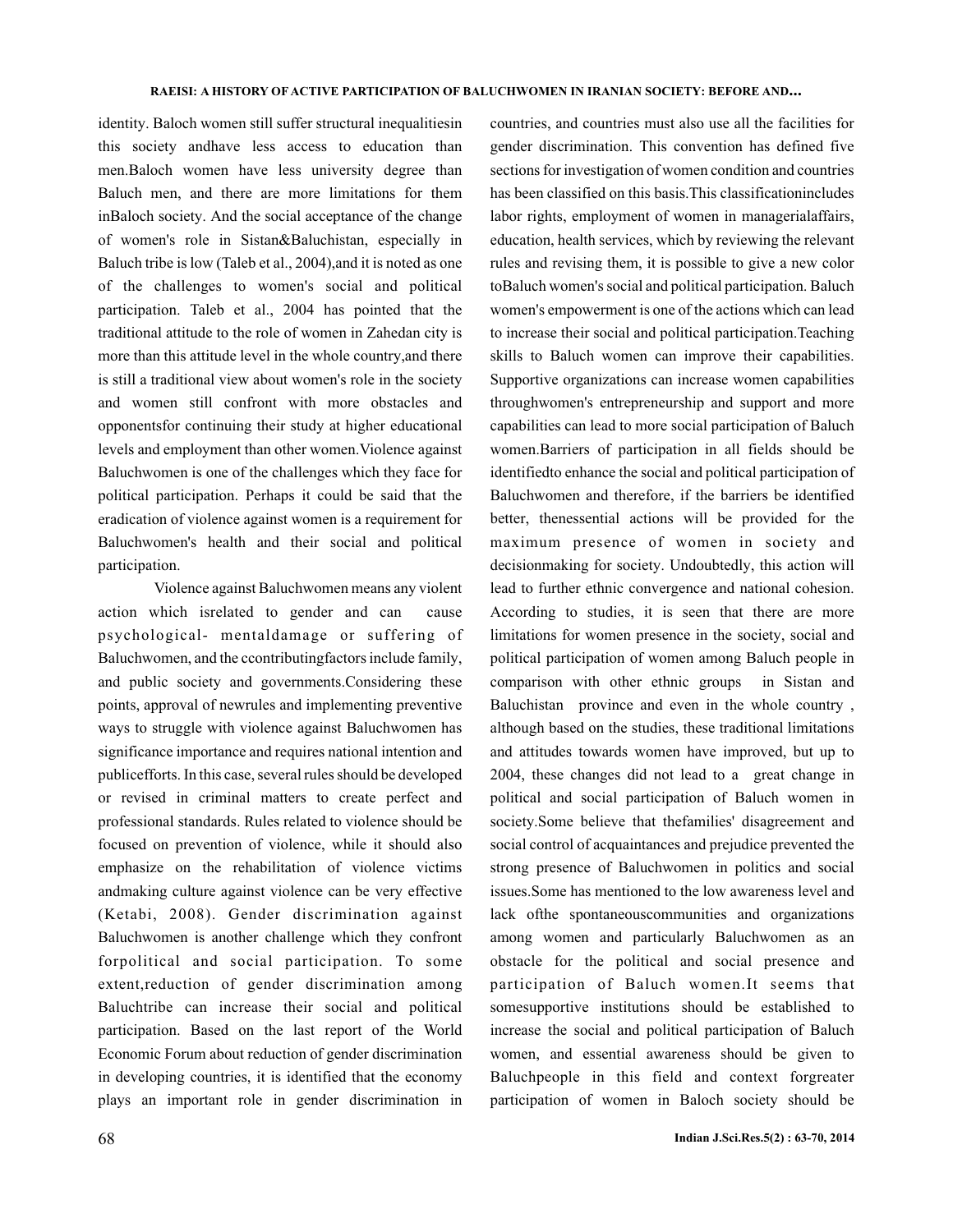provided.Maybe, lack of knowledge of some of the political administrators about women's desires and attitude is a preventive factor for women's participation. It seems in Baluchistan, some managers and administrators have a negative attitude towards women's participationyet and this attitude originates from the traditional beliefs which have rooted in them, .The next conflict is among educated and non-educated people. Given the important effect of education in changing attitudes towards the role of women, higher levels of education have greater acceptance of this issue.The other conflict is between women and men. Men see women's role in the traditional frame, but women want to havemore participation in the society. Increase of education level among young Sunni women more favorable background to accept attitude evolutions.Sunni women has accepted the new valuesmore rapidly, but Sunni men show more resistance. In this context, conflicts of Sunni men and women is more than Shia men and women Goodarzi, ( 2004). Challenges which young Sunni women confront from family, social values and Sunni religious leaders will be one of the most important evolutions of this societyin next years the (Goodarzi, 2004). In years after Islamic Revolution of Iran,attention toBaluch women, respect for their dignity and high position in society based on religious and prophetic teachings, development of supremeeducation was provided;proper efforts and activities of the revolutionary authorities including literacy movement in the field of educating women, and formerconstruction jihadin the field of encouraging and improving the women skills and talents in the field of handicrafts and rural products and increasing the women participation were effective.Furthermore, in the development programs after therevolution, and also in the third development program (Article 158), has discussed women's issues. According to the present capabilities and opportunities in natural resources field in Baluchistan and increase of elite and educated women in this region,a systematicplan in the field of entrepreneurship should be made to help them to have an active participation in the sustainable development of Baluchistan. When rural life's special problems occurs, women in Baluchistan region tries alongside of men to solve the problems of their society. In the specific conditions of rural life which sometimes confronts with war with human

and natural enemies, Baluchistan women carries weapons on their shoulder to struggle against hardships, difficulties and nature, and have a continualpresence in helping their spouses. In the world of communication and information and due to the increase ofwomen's growth and awareness, it is obvious that their demands and expectations are expressed at a higher level.Today,women want tohave active and serious participation in different stages of majorstrategic national planning and decision making,because the presence of women in society and increase of her social-political participation is an accepted fact.The presence of women and freedom of thoughtindicates the growth andrationality ofcommunities. If the mentioned preconditions be fulfilled,we will see in the near futurethat women in Baluchistan have a strong, consistent and tremendous presencelike Zagros Mountains in different social fields,and involve effectively in sustainable development andconstruction of Iran, and undoubtedly theirpresence will be significant; we should know that increasing the women participation and their empowerment in Baluchistanisn't incompatible with the development and improvement of living conditions in this region, and women should become an active force for sustainable development ofBaluchistan region.

### **REFERENCES**

- Ahmadi. A, 2010, Iran: identity, nationality, and ethnicity;Tehran; Institute of Research and Human **Sciences**
- Aghabkhshi. A, AfsharRad.M., 2004. Theculture of political science, Tehran
- Afshar Sistani A, 1990, Baluchistanand its longstanding reputation, Tehran, Publications department of the Ministry of Culture and Islamic Guidance
- Pishgahifard. Z, Omidi Avaj M. 2009. The relationship between ethnic scattering of Iranian and border security, Geopolitics journal, Fifth year, first edition
- Rash. Michael, 2007, society and politics, translated by ManuchehrSaburi, Tehran